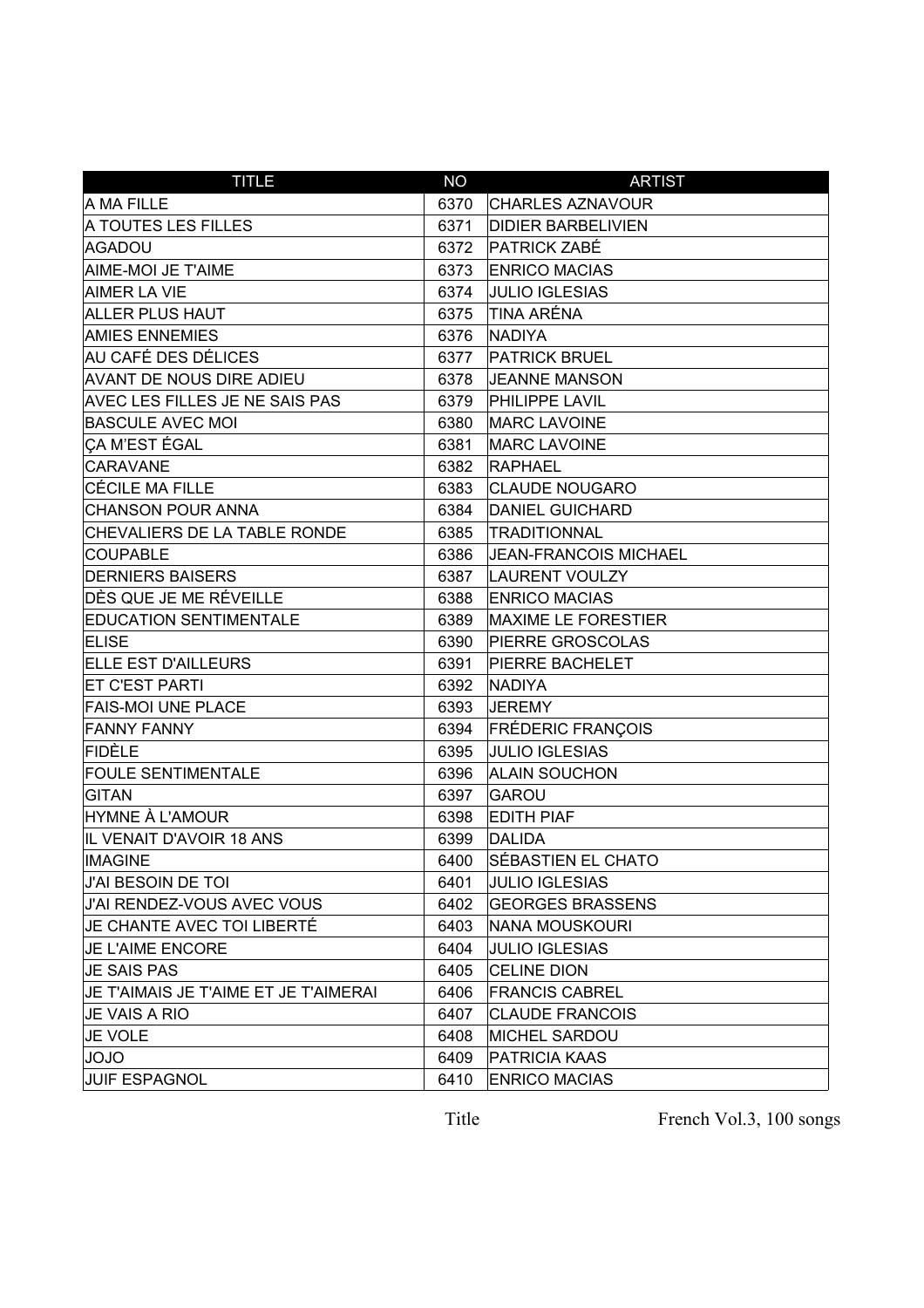| <b>TITLE</b>                     | <b>NO</b> | <b>ARTIST</b>           |
|----------------------------------|-----------|-------------------------|
| LA FEMME DE MON AMI              | 6411      | <b>ENRICO MACIAS</b>    |
| LA FOULE                         | 6412      | <b>EDITH PIAF</b>       |
| LA MAISON PRÈS DE LA FONTAINE    | 6413      | NINO FERRER             |
| LA MUSIQUE QUE J'AIME            | 6414      | <b>JOHNNY HALLYDAY</b>  |
| LA PASSIONNATA                   | 6415      | <b>GUY MARCHAND</b>     |
| LA SIESTE                        | 6416      | <b>FRANÇOIS HARDY</b>   |
| L'ABANDON                        | 6417      | <b>CÉLINE DION</b>      |
| L'AMOUR C'EST QUOI               | 6418      | <b>JULIO IGLESIAS</b>   |
| L'AMOUR IL FAUT ETRE DEUX        | 6419      | <b>BERNARD SAUVAT</b>   |
| LE BATEAU BLANC                  | 6420      | <b>SACHA DISTEL</b>     |
| LE CASSE DE BRICE                | 6421      | <b>BRICE DE NICE</b>    |
| LE DROIT À L'ERREUR              | 6422      | <b>AMEL BENT</b>        |
| LE GITAN                         | 6423      | <b>DANIEL GUICHARD</b>  |
| LE MAL DE TOI                    | 6424      | <b>JULIO IGLESIAS</b>   |
| LE PROFESSEUR EST UN RÊVEUR      | 6425      | <b>BERNARD SAUVAT</b>   |
| LE TEMPS DES FLEURS              | 6426      | <b>STAR ACADEMY</b>     |
| <b>LE VAGABOND</b>               | 6427      | <b>CLAUDE FRANCOIS</b>  |
| L'ENCRE DE TES YEUX              | 6428      | <b>FRANCIS CABREL</b>   |
| LES CACTUS                       | 6429      | <b>VANESSA PARADIS</b>  |
| LES DÉROBADES                    | 6430      | <b>JULIO IGLESIAS</b>   |
| LES DIVORCÉS                     | 6431      | <b>MICHEL DELPECH</b>   |
| LES LACS DE CONNEMARA            | 6432      | <b>MICHEL SARDOU</b>    |
| <b>LES MOTS BLEUS</b>            | 6433      | <b>CHRISTOPHE</b>       |
| LES PROMESSES D'AMOUR            | 6434      | <b>DEMIS ROUSSOS</b>    |
| MA VIE                           | 6435      | <b>AMINE</b>            |
| MES 33 ANS                       | 6436      | <b>JULIO IGLESIAS</b>   |
| <b>MISTRAL GAGNANT</b>           | 6437      | <b>RENAUD</b>           |
| MON AMOUR MON AMI                | 6438      | <b>CARLA BRUNI</b>      |
| ∣MON MANÈGE À MOI                | 6439      | <b>EDITH PIAF</b>       |
| <b>MOURIR D'AIMER</b>            | 6440      | <b>CHARLES AZNAVOUR</b> |
| <b>MOURIR POUR ELLE</b>          | 6441      | <b>FÉLIX GREY</b>       |
| MUSIQUE                          | 6442      | <b>FRANCE GALL</b>      |
| <b>NE T'EN VAS PAS JE T'AIME</b> | 6443      | <b>JULIO IGLESIAS</b>   |
| NOSTALGIE                        | 6444      | <b>JULIO IGLESIAS</b>   |
| <b>OH GUITARE GUITARE</b>        | 6445      | <b>ENRICO MACIAS</b>    |
| OU EST PASSÉE MA BOHÈME          | 6446      | <b>JULIO IGLESIAS</b>   |
| <b>PARIS LATINO</b>              | 6447      | <b>STAR ACADEMY</b>     |
| <b>PAROLES PAROLES</b>           | 6448      | DALIDA & ALAIN DELON    |
| PLUS BLEU QUE TES YEUX           | 6449      | <b>CHARLES AZNAVOUR</b> |
| POUR UN FLIRT                    | 6450      | <b>MICHEL DELPECH</b>   |
| QUE C'EST TRISTE VENISE          | 6451      | <b>CHARLES AZNAVOUR</b> |

French Vol.3, 100 songs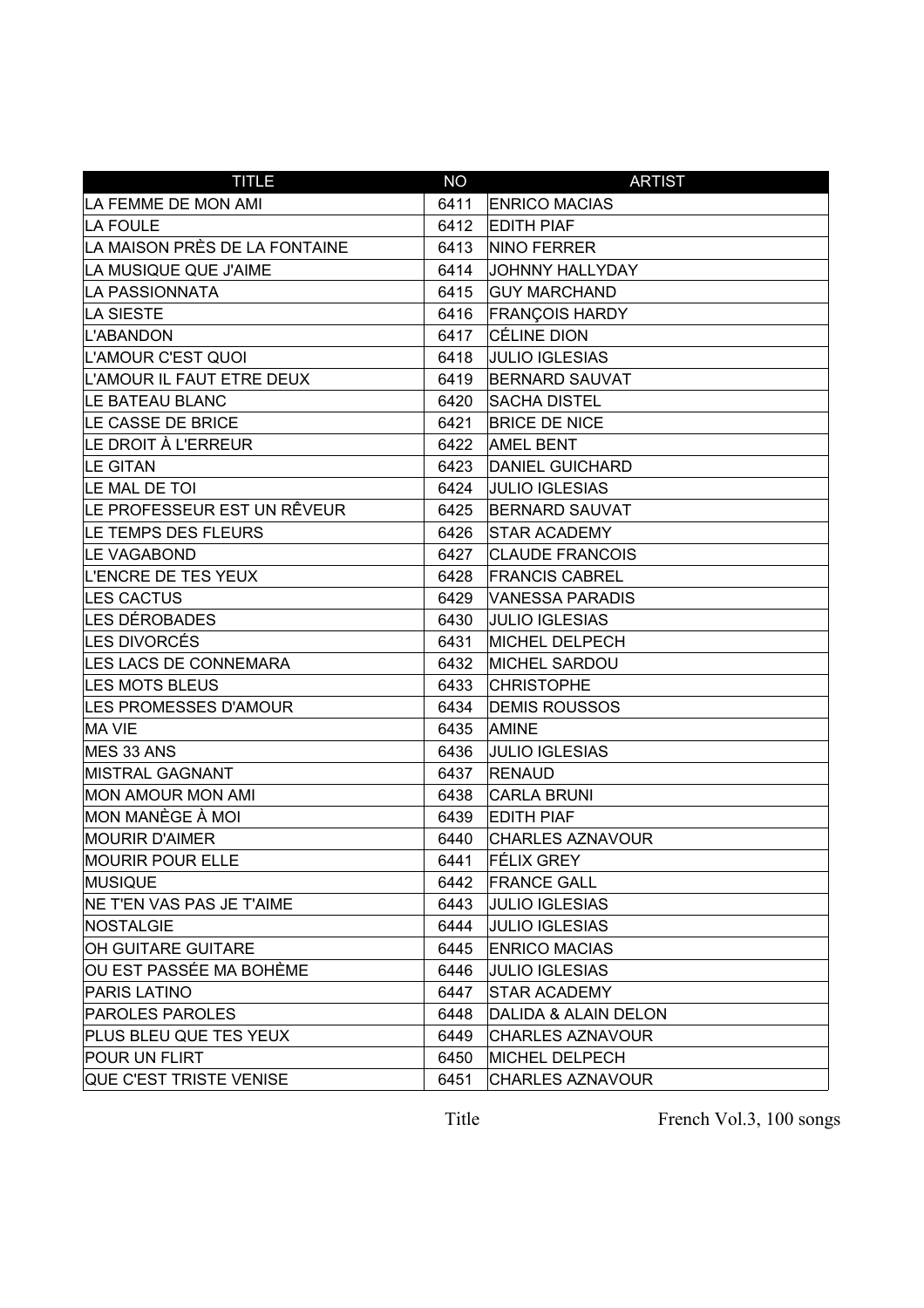| <b>TITLE</b>                      | <b>NO</b> | <b>ARTIST</b>                          |
|-----------------------------------|-----------|----------------------------------------|
| QUELQU'UN M'A DIT                 | 6452      | <b>CARLA BRUNI</b>                     |
| <b>REVIENS (OU TE CACHES-TU)</b>  | 6453      | <b>GAROU</b>                           |
| <b>SANS AMOUR</b>                 | 6454      | <b>PIERRE BACHELET</b>                 |
| <b>SAVOIR AIMER</b>               | 6455      | <b>FLORENT PAGNY &amp; SOUAD MASSI</b> |
| SI J'AVAIS SU T'AIMER             | 6456      | <b>CHIMENE BADI</b>                    |
| ISI MAMAN SI                      | 6457      | <b>FRANCE GALL</b>                     |
| <b>SOUS LE CIEL DE PARIS</b>      | 6458      | <b>EDITH PIAF</b>                      |
| TE REVOIR À MADRID                | 6459      | <b>DIDIER BARBELIVIEN</b>              |
| TOMBE LA NEIGE                    | 6460      | <b>SALVATORE ADAMO</b>                 |
| TOUT L'OR DES HOMMES              | 6461      | <b>CELINE DION</b>                     |
| TU ES FOUTU                       | 6462      | IN-GRID                                |
| TU VAS ME QUITTER                 | 6463      | <b>HELENE SEGARA</b>                   |
| UN ANGE FRAPPE À MA PORTE         | 6464      | NATASHA ST PIER                        |
| UN PÈRE                           | 6465      | <b>CHIMENE BADI</b>                    |
| UNE FEMME A 40 ANS                | 6466      | DALIDA                                 |
| UNE NUIT DE CARNAVAL              | 6467      | <b>JULIO IGLESIAS</b>                  |
| <b>VIVRE</b>                      | 6468      | <b>HELENE SEGARA</b>                   |
| VOUS LES FEMMES (PAUVRES DIABLES) | 6469      | <b>JULIO IGLESIAS</b>                  |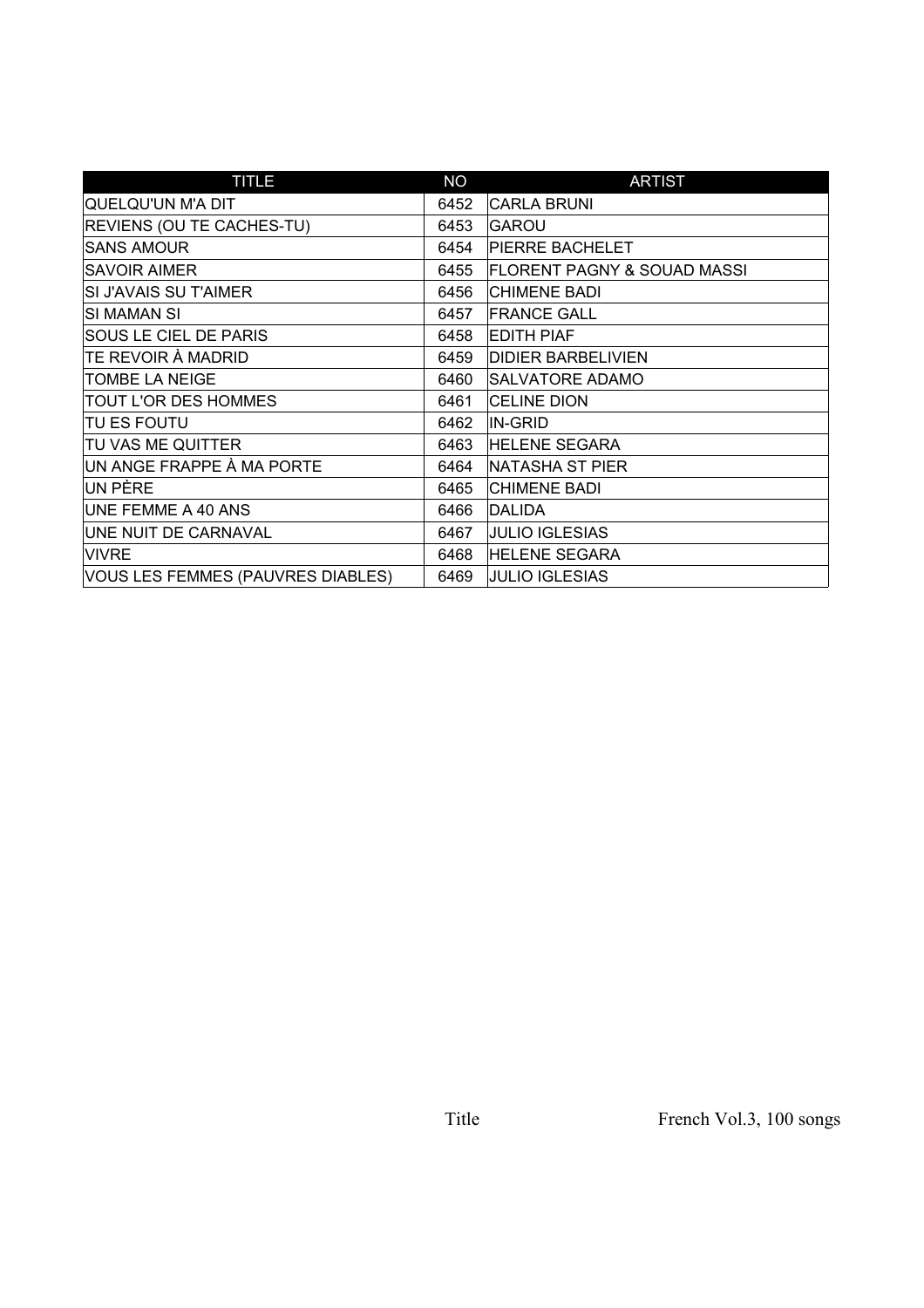| <b>ARTIST</b>                          | <b>NO</b> | <b>TITLE</b>                 |
|----------------------------------------|-----------|------------------------------|
| <b>ALAIN SOUCHON</b>                   | 6396      | <b>FOULE SENTIMENTALE</b>    |
| <b>AMEL BENT</b>                       | 6422      | LE DROIT À L'ERREUR          |
| AMINE                                  | 6435      | <b>MA VIE</b>                |
| <b>BERNARD SAUVAT</b>                  | 6419      | L'AMOUR IL FAUT ETRE DEUX    |
| <b>BERNARD SAUVAT</b>                  | 6425      | LE PROFESSEUR EST UN RÊVEUR  |
| <b>BRICE DE NICE</b>                   | 6421      | LE CASSE DE BRICE            |
| <b>CARLA BRUNI</b>                     | 6438      | <b>MON AMOUR MON AMI</b>     |
| <b>CARLA BRUNI</b>                     | 6452      | QUELQU'UN M'A DIT            |
| <b>CELINE DION</b>                     | 6405      | <b>JE SAIS PAS</b>           |
| <b>CELINE DION</b>                     | 6461      | TOUT L'OR DES HOMMES         |
| <b>CÉLINE DION</b>                     | 6417      | L'ABANDON                    |
| <b>CHARLES AZNAVOUR</b>                | 6370      | A MA FILLE                   |
| <b>CHARLES AZNAVOUR</b>                | 6440      | <b>MOURIR D'AIMER</b>        |
| <b>CHARLES AZNAVOUR</b>                | 6449      | PLUS BLEU QUE TES YEUX       |
| <b>CHARLES AZNAVOUR</b>                | 6451      | QUE C'EST TRISTE VENISE      |
| <b>CHIMENE BADI</b>                    | 6456      | SI J'AVAIS SU T'AIMER        |
| <b>CHIMENE BADI</b>                    | 6465      | UN PÈRE                      |
| <b>CHRISTOPHE</b>                      | 6433      | <b>LES MOTS BLEUS</b>        |
| <b>CLAUDE FRANCOIS</b>                 | 6407      | <b>JE VAIS A RIO</b>         |
| <b>CLAUDE FRANCOIS</b>                 | 6427      | LE VAGABOND                  |
| <b>CLAUDE NOUGARO</b>                  | 6383      | CÉCILE MA FILLE              |
| DALIDA                                 | 6399      | IL VENAIT D'AVOIR 18 ANS     |
| DALIDA                                 | 6466      | UNE FEMME A 40 ANS           |
| DALIDA & ALAIN DELON                   | 6448      | <b>PAROLES PAROLES</b>       |
| <b>DANIEL GUICHARD</b>                 | 6384      | CHANSON POUR ANNA            |
| <b>DANIEL GUICHARD</b>                 | 6423      | <b>LE GITAN</b>              |
| <b>DEMIS ROUSSOS</b>                   | 6434      | LES PROMESSES D'AMOUR        |
| <b>DIDIER BARBELIVIEN</b>              | 6371      | A TOUTES LES FILLES          |
| <b>DIDIER BARBELIVIEN</b>              | 6459      | TE REVOIR À MADRID           |
| <b>EDITH PIAF</b>                      | 6398      | <b>HYMNE À L'AMOUR</b>       |
| <b>EDITH PIAF</b>                      | 6412      | LA FOULE                     |
| <b>EDITH PIAF</b>                      | 6439      | MON MANÈGE À MOI             |
| <b>EDITH PIAF</b>                      | 6458      | <b>SOUS LE CIEL DE PARIS</b> |
| <b>ENRICO MACIAS</b>                   | 6373      | AIME-MOI JE T'AIME           |
| <b>ENRICO MACIAS</b>                   | 6388      | DÈS QUE JE ME RÉVEILLE       |
| <b>ENRICO MACIAS</b>                   | 6410      | <b>JUIF ESPAGNOL</b>         |
| <b>ENRICO MACIAS</b>                   | 6411      | LA FEMME DE MON AMI          |
| <b>ENRICO MACIAS</b>                   | 6445      | OH GUITARE GUITARE           |
| <b>FÉLIX GREY</b>                      | 6441      | <b>MOURIR POUR ELLE</b>      |
| <b>FLORENT PAGNY &amp; SOUAD MASSI</b> | 6455      | <b>SAVOIR AIMER</b>          |
| <b>FRANCE GALL</b>                     | 6442      | <b>MUSIQUE</b>               |

French Vol.3, 100 songs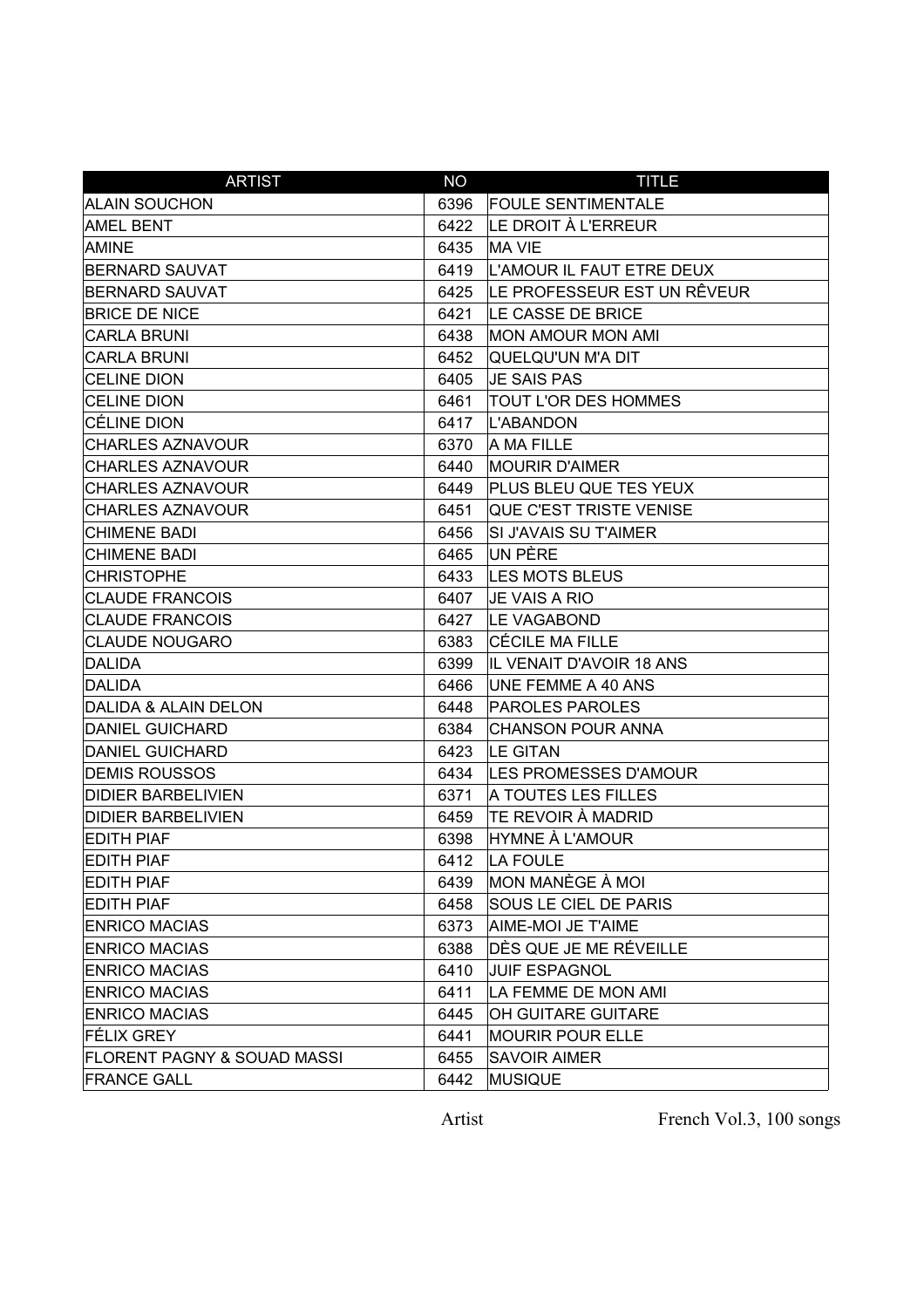| <b>ARTIST</b>            | <b>NO</b> | <b>TITLE</b>                          |
|--------------------------|-----------|---------------------------------------|
| <b>FRANCE GALL</b>       | 6457      | <b>SI MAMAN SI</b>                    |
| <b>FRANCIS CABREL</b>    | 6406      | JE T'AIMAIS JE T'AIME ET JE T'AIMERAI |
| <b>FRANCIS CABREL</b>    | 6428      | L'ENCRE DE TES YEUX                   |
| <b>FRANÇOIS HARDY</b>    | 6416      | <b>LA SIESTE</b>                      |
| <b>FRÉDERIC FRANÇOIS</b> | 6394      | <b>FANNY FANNY</b>                    |
| GAROU                    | 6397      | <b>GITAN</b>                          |
| GAROU                    | 6453      | <b>REVIENS (OU TE CACHES-TU)</b>      |
| <b>GEORGES BRASSENS</b>  | 6402      | J'AI RENDEZ-VOUS AVEC VOUS            |
| <b>GUY MARCHAND</b>      | 6415      | LA PASSIONNATA                        |
| <b>HELENE SEGARA</b>     | 6463      | TU VAS ME QUITTER                     |
| <b>HELENE SEGARA</b>     | 6468      | <b>VIVRE</b>                          |
| IN-GRID                  | 6462      | <b>TU ES FOUTU</b>                    |
| JEAN-FRANCOIS MICHAEL    | 6386      | <b>COUPABLE</b>                       |
| <b>JEANNE MANSON</b>     | 6378      | <b>AVANT DE NOUS DIRE ADIEU</b>       |
| <b>JEREMY</b>            | 6393      | <b>FAIS-MOI UNE PLACE</b>             |
| <b>JOHNNY HALLYDAY</b>   | 6414      | LA MUSIQUE QUE J'AIME                 |
| <b>JULIO IGLESIAS</b>    | 6374      | <b>AIMER LA VIE</b>                   |
| <b>JULIO IGLESIAS</b>    | 6395      | <b>FIDÈLE</b>                         |
| <b>JULIO IGLESIAS</b>    | 6401      | J'AI BESOIN DE TOI                    |
| <b>JULIO IGLESIAS</b>    | 6404      | JE L'AIME ENCORE                      |
| <b>JULIO IGLESIAS</b>    | 6418      | L'AMOUR C'EST QUOI                    |
| <b>JULIO IGLESIAS</b>    |           | 6424 LE MAL DE TOI                    |
| <b>JULIO IGLESIAS</b>    |           | 6430 LES DÉROBADES                    |
| <b>JULIO IGLESIAS</b>    | 6436      | MES 33 ANS                            |
| <b>JULIO IGLESIAS</b>    | 6443      | <b>NE T'EN VAS PAS JE T'AIME</b>      |
| <b>JULIO IGLESIAS</b>    | 6444      | NOSTALGIE                             |
| <b>JULIO IGLESIAS</b>    | 6446      | OU EST PASSÉE MA BOHÈME               |
| <b>JULIO IGLESIAS</b>    | 6467      | UNE NUIT DE CARNAVAL                  |
| <b>JULIO IGLESIAS</b>    | 6469      | VOUS LES FEMMES (PAUVRES DIABLES)     |
| LAURENT VOULZY           | 6387      | <b>DERNIERS BAISERS</b>               |
| <b>MARC LAVOINE</b>      | 6380      | <b>BASCULE AVEC MOI</b>               |
| <b>MARC LAVOINE</b>      | 6381      | CA M'EST ÉGAL                         |
| MAXIME LE FORESTIER      | 6389      | <b>EDUCATION SENTIMENTALE</b>         |
| MICHEL DELPECH           | 6431      | LES DIVORCÉS                          |
| MICHEL DELPECH           | 6450      | POUR UN FLIRT                         |
| MICHEL SARDOU            | 6408      | <b>JE VOLE</b>                        |
| <b>MICHEL SARDOU</b>     | 6432      | <b>LES LACS DE CONNEMARA</b>          |
| NADIYA                   | 6376      | <b>AMIES ENNEMIES</b>                 |
| NADIYA                   | 6392      | <b>ET C'EST PARTI</b>                 |
| NANA MOUSKOURI           | 6403      | JE CHANTE AVEC TOI LIBERTÉ            |
| NATASHA ST PIER          | 6464      | UN ANGE FRAPPE À MA PORTE             |

Artist French Vol.3, 100 songs